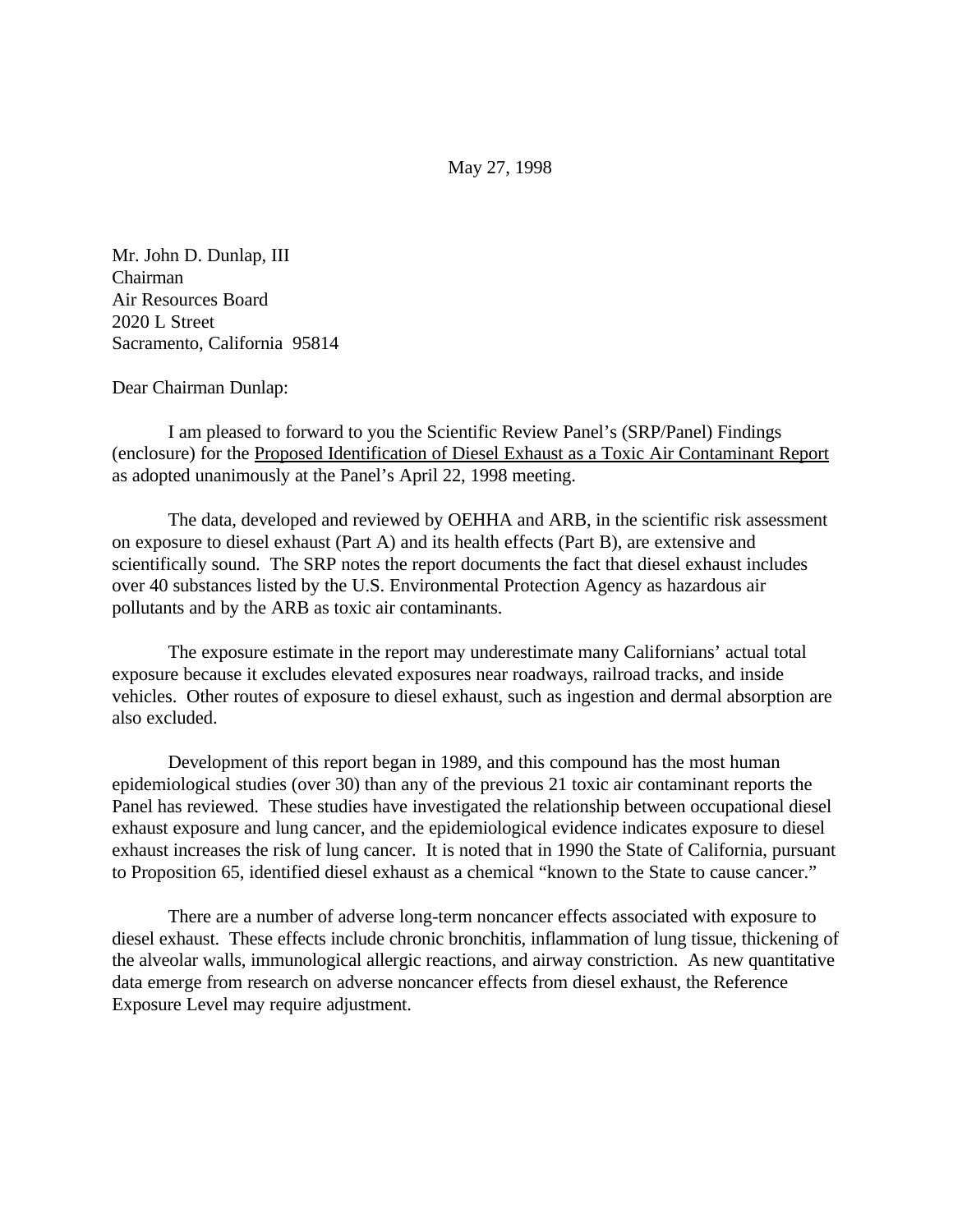John D. Dunlap, III, Chairman May 27, 1998 Page Two

The Panel believes there is still more to be learned about the adverse health effects associated with exposure to diesel exhaust. The Panel is concerned that some technological advances may result in greater total particulate exposure, particularly of fine particles that penetrate deeper into the lungs, but some controls and fuels may reduce overall particulate level. The Panel encourages further research to quantify the amounts of specific compounds emitted from a variety of engine technologies, operating cycles, and fuel to characterize better any differences between old and new fuels and technologies.

The Panel recognizes that diesel exhaust is a mixture of compounds and the potency factor may change as a result of new engine technologies and "cleaner" fuel. Accordingly, the unit risk factor may change as a result of new peer reviewed research.

We welcome any opportunity to provide additional information helpful to you or that would facilitate the process of identification.

We would appreciate our Findings and this transmittal letter being made a part of the final report.

Sincerely,

/s/

John R. Froines, Ph.D. Acting Chairman Scientific Review Panel

Enclosure

cc: Scientific Review Panel Members Michael Kenny, ARB Bill Lockett, ARB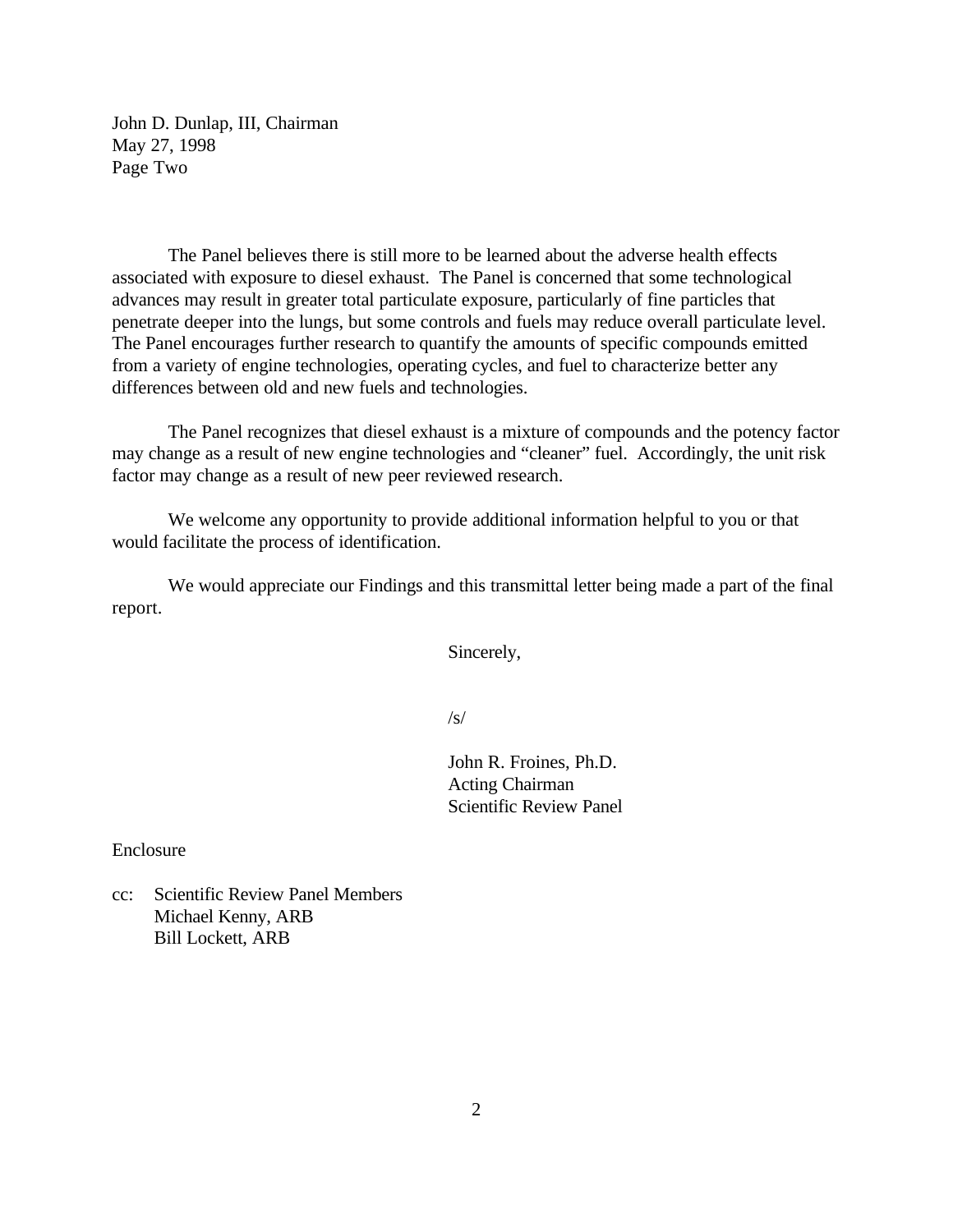#### Findings of the Scientific Review Panel on **THE REPORT ON DIESEL EXHAUST** as adopted at the Panel's April 22, 1998, Meeting

Pursuant to Health and Safety Code section 39661, the Scientific Review Panel (SRP/Panel) has reviewed the report *Proposed Identification of Diesel Exhaust as a Toxic Air Contaminant* by the staffs of the California Air Resources Board (ARB or Board) and the Office of Environmental Health Hazard Assessment (OEHHA) describing the public exposure to, and health effects of, diesel exhaust. The Panel members also reviewed the public comments received on this report.

Panel members participated in workshops devoted to discussion of the exposure and health issues associated with diesel exhaust in September 1994, January 1996, July 1997, and March 1998. The SRP reviewed the issues at its meetings in October 1997 and April 1998. A special meeting of the SRP was held on March 11, 1998, to hear testimony on health issues including the quantitative risk assessment from highly respected scientists invited by the Panel. Based on these reviews and information provided at scientific workshops and meetings, the SRP makes the following findings pursuant to Health and Safety Code section 39661:

#### **Exposure related conclusions**

- 1. Diesel exhaust is a complex mixture of gases and fine particles emitted by a diesel-fueled internal combustion engine.
- 2. The gaseous fraction is composed of typical combustion gases such as nitrogen, oxygen, carbon dioxide, and water vapor. However, as a result of incomplete combustion, the gaseous fraction also contains air pollutants such as carbon monoxide, sulfur oxides, nitrogen oxides, volatile organics, alkenes, aromatic hydrocarbons, and aldehydes, such as formaldehyde and 1,3-butadiene and low-molecular weight polycyclic aromatic hydrocarbons (PAH) and PAH-derivatives.
- 3. One of the main characteristics of diesel exhaust is the release of particles at a markedly greater rate than from gasoline-fueled vehicles, on an equivalent fuel energy basis. The particles are mainly aggregates of spherical carbon particles coated with inorganic and organic substances. The inorganic fraction primarily consists of small solid carbon (or elemental carbon) particles ranging from 0.01 to 0.08 microns in diameter. The organic fraction consists of soluble organic compounds such as aldehydes, alkanes and alkenes, and high-molecular weight PAH and PAH-derivatives, such as nitro-PAHs. Many of these PAHs and PAH-derivatives, especially nitro-PAHs, have been found to be potent mutagens and carcinogens. Nitro-PAH compounds can also be formed during transport through the atmosphere by reactions of adsorbed PAH with nitric acid and by gas-phase radical-initiated reactions in the presence of oxides of nitrogen.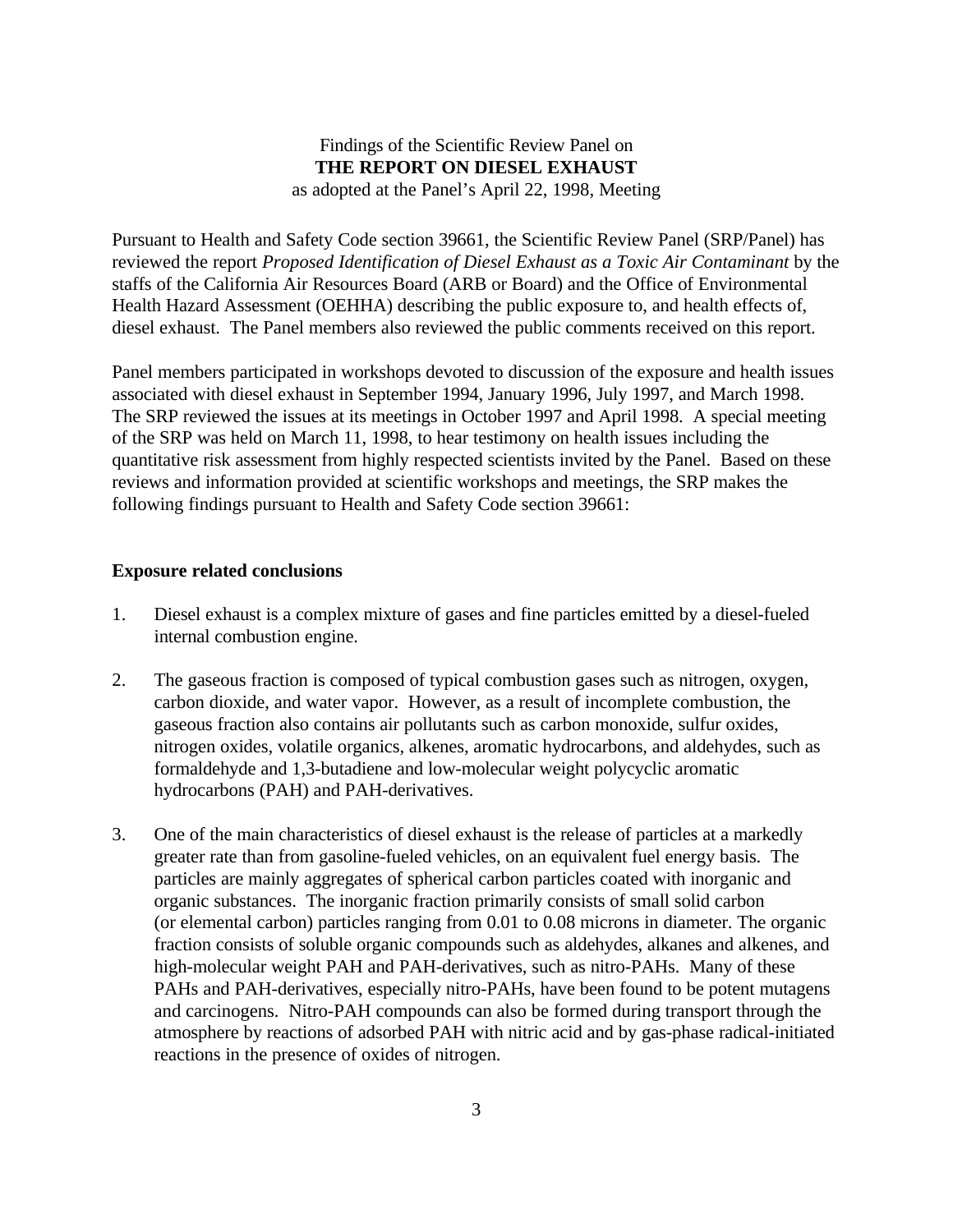- 4. Diesel exhaust includes over 40 substances that are listed by the United States Environmental Protection Agency (U.S. EPA) as hazardous air pollutants and by the ARB as toxic air contaminants. Fifteen of these substances are listed by the International Agency for Research on Cancer (IARC) as carcinogenic to humans, or as a probable or possible human carcinogen. Some of these substances are: acetaldehyde; antimony compounds; arsenic; benzene; beryllium compounds; bis(2-ethylhexyl)phthalate; dioxins and dibenzofurans; formaldehyde; inorganic lead; mercury compounds; nickel; POM (including PAHs); and styrene.
- 5. Almost all of the diesel particle mass is in the fine particle range of 10 microns or less in diameter ( $PM_{10}$ ). Approximately 94 percent of the mass of these particles are less than 2.5 microns in diameter. Because of their small size, these particles can be inhaled and a portion will eventually become trapped within the small airways and alveolar regions of the lung.
- 6. The estimated population-weighted average outdoor diesel exhaust  $PM_{10}$  concentration in California for 1995 is 2.2 microgram per cubic meter ( $\mu$ g/m<sup>3</sup>). Several independent studies have reported similar outdoor air diesel exhaust  $PM_{10}$  concentrations. The 1995 estimated average indoor exposure concentration is approximately 1.5  $\mu$ g/m<sup>3</sup>.
- 7. The population time-weighted average total air exposure to diesel exhaust particle concentrations across all environments (including outdoors) is estimated to be 1.5  $\mu$ g/m<sup>3</sup> in 1995. This total exposure estimate may underestimate many Californians' actual total exposure because it excludes elevated exposures near roadways, railroad tracks, and inside vehicles. Near-source exposures to diesel exhaust may be as much as five times higher than the 1995 population time-weighted average total air exposure. It also excludes other routes of exposure to diesel exhaust, such as ingestion and dermal absorption.
- 8. Diesel engine exhaust contains small carbonaceous particles and a large number of chemicals that are adsorbed onto these particles or present as vapors. These particles have been the subject of many studies because of their adverse effects on human health and the environment. A recent study conducted for the Health Effects Institute showed that, despite a substantial reduction in the weight of the total particulate matter, the total number of particles from a 1991-model engine was 15 to 35 times greater than the number of particles from a 1988 engine when both engines were operated without emission control devices. This suggests that more fine particles, a potential health concern, could be formed as a result of new technologies. Further study is needed since the extent of these findings only measured exhaust from two engines and engine technologies.
- 9. The major sources of diesel exhaust in ambient outdoor air are estimated to emit approximately 27,000 tons per year in 1995. On-road mobile sources (heavy-duty trucks, buses, light-duty cars and trucks) contribute the majority of total diesel exhaust  $PM_{10}$ emissions in California. Other mobile sources (mobile equipment, ships, trains, and boats) and stationary sources contribute the remaining emissions.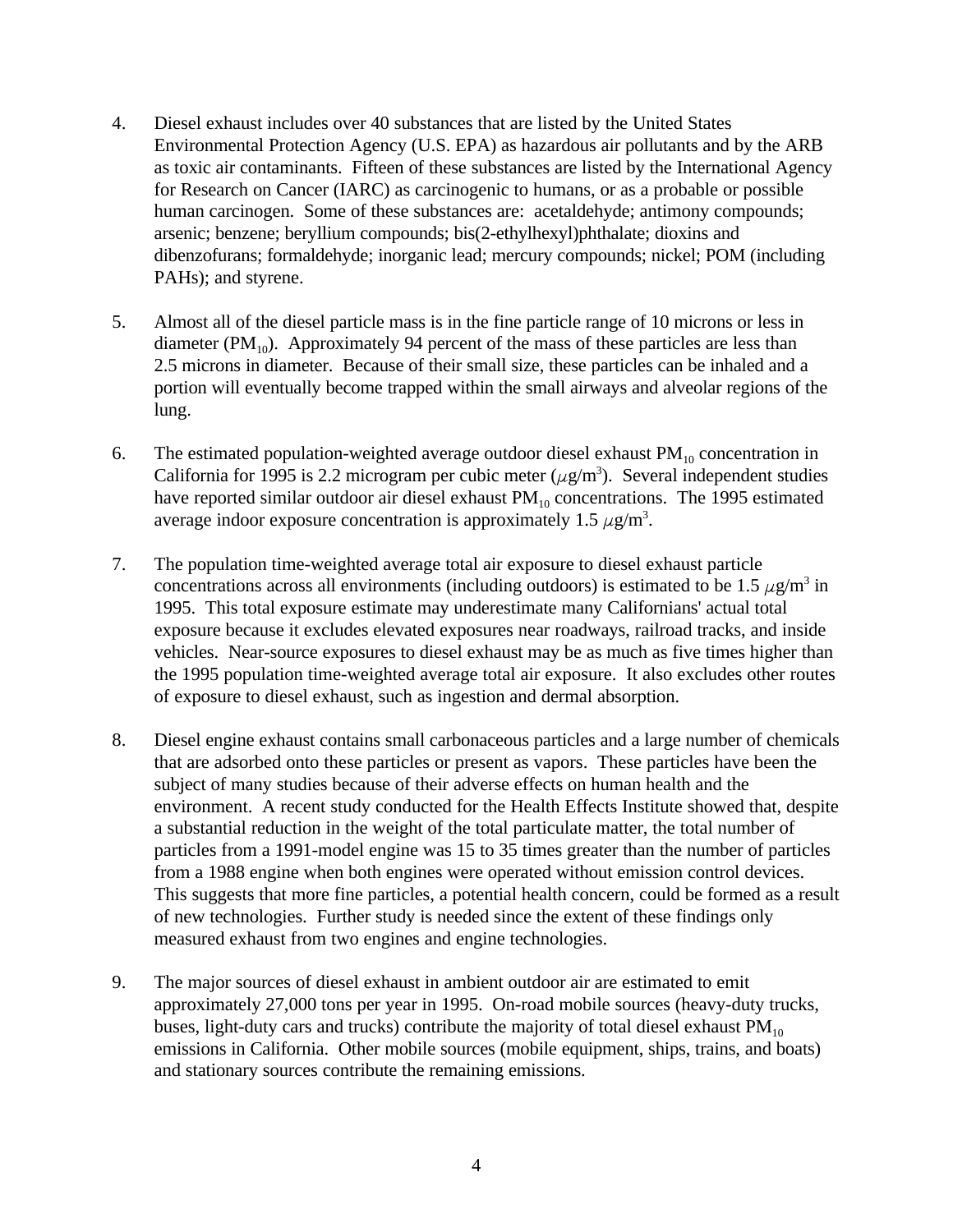- 10. Significant progress has been made as a result of federal and state regulations that have addressed particulate matter levels from diesel engines. Emissions of on-road mobile source diesel exhaust  $PM_{10}$  in California are expected to decline by approximately 85 percent from 1990 to 2010 as a result of mobile source regulations already adopted by the ARB.
- 11. The results of a study funded by the ARB at the University of California, Riverside, indicate that the diesel exhaust from the new fuel tested contained the same toxic air contaminants as the old fuel, although their concentrations and other components may differ. Further research would be helpful to quantify the amounts of specific compounds emitted from a variety of engine technologies, operating cycles, and fuel to characterize better any differences between old and new fuels and technologies.

#### **Health effects associated with diesel exhaust**

- 12. A number of adverse short-term health effects have been associated with exposures to diesel exhaust. Occupational exposures to diesel exhaust particles have been associated with significant cross-shift decreases in lung function. Increased cough, labored breathing, chest tightness, and wheezing have been associated with exposure to diesel exhaust in bus garage workers. A significant increase in airway resistance and increases in eye and nasal irritation were observed in human volunteers following one-hour chamber exposure to diesel exhaust. In acute or subchronic animal studies, exposure to diesel exhaust particles induced inflammatory airway changes, lung function changes, and increased the animals' susceptibility to infection.
- 13. A number of adverse long-term noncancer effects have been associated with exposure to diesel exhaust. Occupational studies have shown that there may be a greater incidence of cough, phlegm and chronic bronchitis among those exposed to diesel exhaust than among those not exposed. Reductions in pulmonary function have also been reported following occupational exposures in chronic studies. Reduced pulmonary function was noted in monkeys during long-term exposure. Histopathological changes in the lung of diesel-exposed test animals reflect inflammation of the lung tissue. These changes include dose-dependent proliferations of type II epithelial cells, marked infiltration of macrophages, plasma cells and fibroblasts into the alveolar septa, thickening of the alveolar walls, alveolar proteinosis, and focal fibrosis.
- 14. Studies have shown that diesel exhaust particles can induce immunological reactions and localized inflammatory responses in humans, as well as acting as an adjuvant for pollen allergy. Intranasal challenge with diesel exhaust particles in human volunteers resulted in increased nasal IgE antibody production and a significant increase in mRNA for pro-inflammatory cytokines. Co-exposure to diesel exhaust particles and ragweed pollen resulted in a nasal IgE response greater than that following pollen or diesel exhaust particles alone. Effects of intratracheal, intranasal, and inhalation exposures of laboratory animals are supportive of the findings in humans. These effects include eosinophilic infiltration into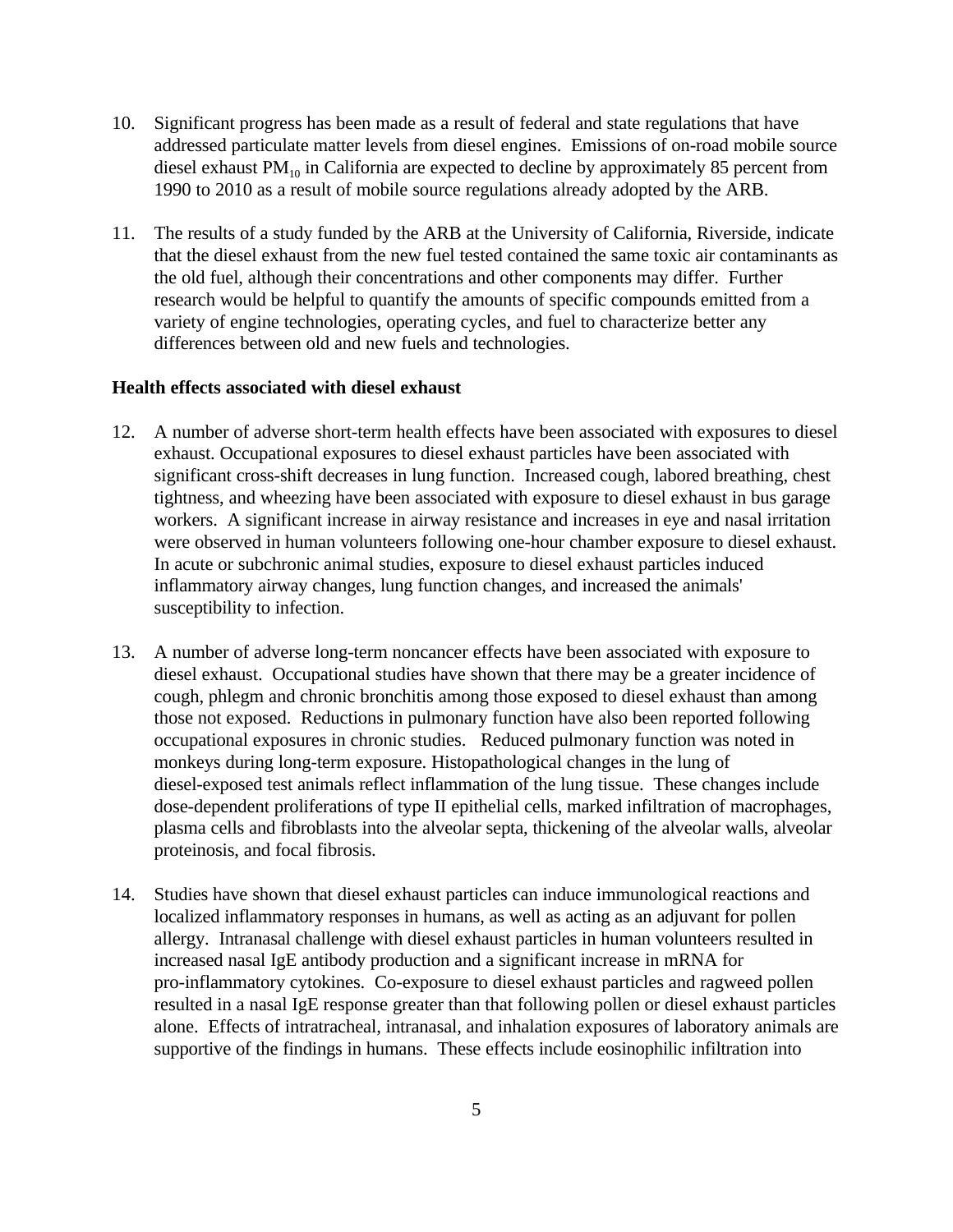bronchi and bronchioles, elevated IgE response, increased mucus secretion and respiratory resistance, and airway constriction.

- 15. Based on the animal studies, the U.S. EPA determined a chronic inhalation Reference Concentration value of 5  $\mu$ g/m<sup>3</sup> for noncancer effects of diesel exhaust. This estimate takes into consideration persons who may be more sensitive than others to the effects of diesel exhaust. The report supports the recommendation of 5  $\mu$ g/m<sup>3</sup> as the California Reference Exposure Level (REL) (Table 1). It should be noted that this REL may need to be lowered further as more data emerge on potential adverse noncancer effects from diesel exhaust.
- 16. Diesel exhaust contains genotoxic compounds in both the vapor phase and the particle phase. Diesel exhaust particles or extracts of diesel exhaust particles are mutagenic in bacteria and in mammalian cell systems, and can induce chromosomal aberrations, aneuploidy, and sister chromatid exchange in rodents and in human cells *in vitro*. Diesel exhaust particles induced unscheduled DNA synthesis *in vitro* in mammalian cells. DNA adducts have been isolated from calf thymus DNA *in vitro* following treatment with diesel exhaust particle extracts. DNA adducts have been shown to increase following inhalation exposure of rodents and monkeys to whole diesel exhaust. Elevated levels of DNA adducts have been associated with occupational exposure to diesel exhaust. Results of inhalation bioassays in the rat, and with lesser certainty in mice, have demonstrated the carcinogenicity of diesel exhaust in test animals, although the mechanisms by which diesel exhaust induces lung tumors in animals remains uncertain.
- 17. Over 30 human epidemiological studies have investigated the potential carcinogenicity of diesel exhaust. These studies, on average, found that long-term occupational exposures to diesel exhaust were associated with a 40 percent increase in the relative risk of lung cancer. The lung cancer findings are consistent and the association is unlikely to be due to chance. These epidemiological studies strongly suggest a causal relationship between occupational diesel exhaust exposure and lung cancer.
- 18. Other agencies or scientific bodies have evaluated the health effects of diesel exhaust. The National Institute of Occupational Safety and Health first recommended in 1988 that whole diesel exhaust be regarded as a potential occupational carcinogen based upon animal and human evidence. The International Agency for Research on Cancer (IARC) concluded that diesel engine exhaust is probably carcinogenic to humans and classified diesel exhaust in Group 2A. Based upon the IARC findings, in 1990, the State of California under the Safe Drinking Water and Toxic Enforcement Act of 1986 (Proposition 65) identified diesel exhaust as a chemical "known to the State to cause cancer." The U.S. EPA has proposed a conclusion similar to IARC in their draft documents. The 1998 draft U.S. EPA document concluded similarly that there was sufficient animal evidence of carcinogenicity and that the human evidence was limited.
- 19. There are data from human epidemiological studies of occupationally exposed populations which are useful for quantitative risk assessment. The estimated range of lung cancer risk (upper 95% confidence interval) based on human epidemiological data is  $1.3 \times 10^{-4}$  to  $2.4 \times 10^{-4}$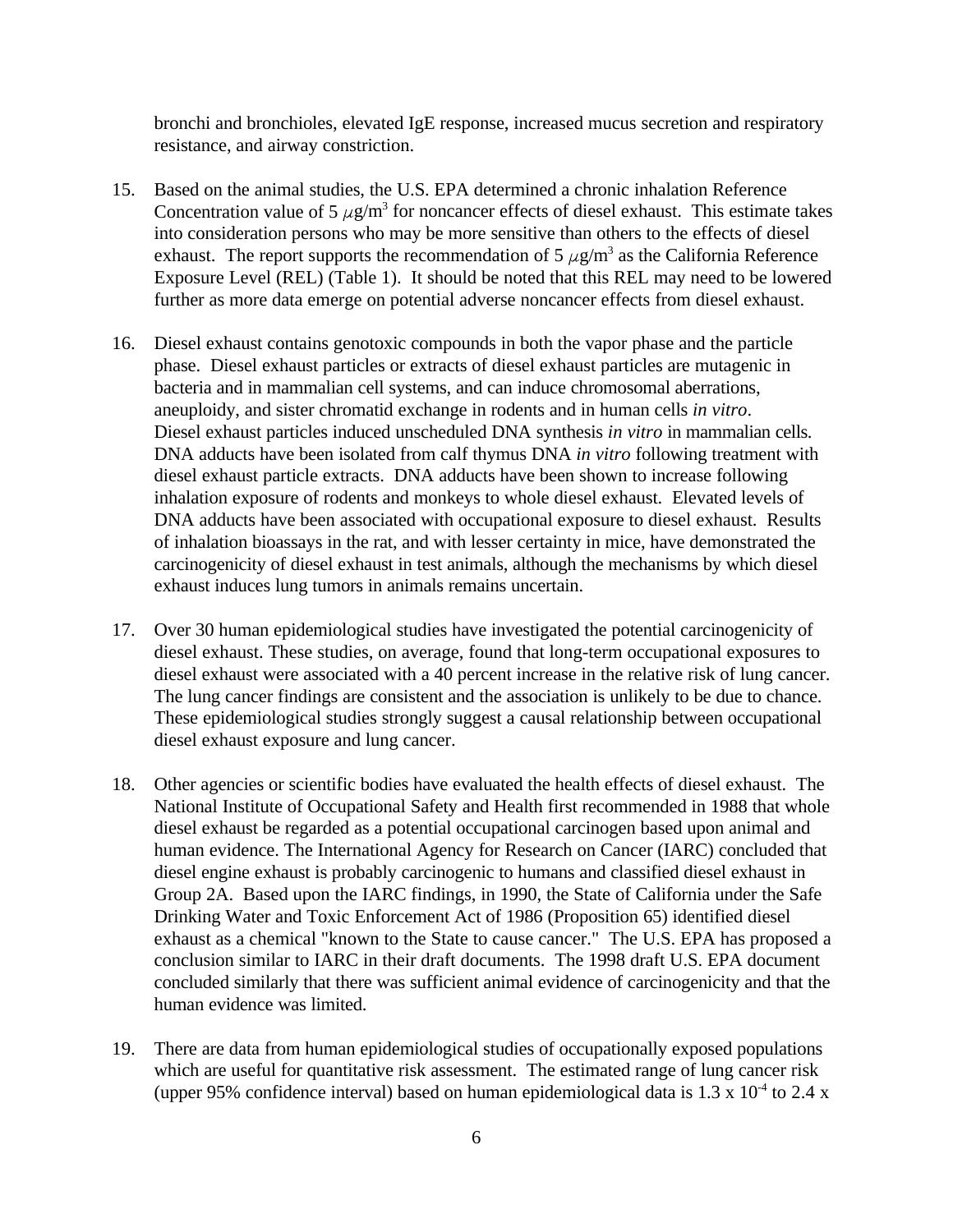$10^{-3}$  ( $\mu$ g/m<sup>3</sup>)<sup>-1</sup> (Table 2). After considering the results of the meta-analysis of human studies, as well as the detailed analysis of railroad workers, the SRP concludes that 3 x  $10^{4}$  ( $\mu$ g/m<sup>3</sup>)<sup>-1</sup> is a reasonable estimate of unit risk expressed in terms of diesel particulate. Thus this unit risk value was derived from two separate approaches which yield similar results. A comparison of estimates of risk can be found in Table 3.

- 20. Based on available scientific information, a level of diesel exhaust exposure below which no carcinogenic effects are anticipated has not been identified.
- 21. Based on available scientific evidence, as well as the results of the risk assessment, we conclude that diesel exhaust be identified as a Toxic Air Contaminant.
- 22. As with other substances evaluated by this Panel and after reviewing the field of published peer reviewed research studies on diesel exhaust, additional research is appropriate to clarify further the health effects of diesel exhaust. This research may have significance for estimating the unit risk value.
- 23. The Panel, after careful review of the February 1998 draft SRP version of the ARB report, *Proposed Identification of Diesel Exhaust as a Toxic Air Contaminant*, as well as the scientific procedures and methods used to support the data, the data itself, and the conclusions and assessments on which the Report is based, finds this report with the changes specified during our October 16, 1997, meeting and as a result of comments made at the March 11, 1998, meeting, is based upon sound scientific knowledge, methods, and practices and represents a complete and balanced assessment of our current scientific understanding.

For these reasons, we agree with the science presented in Part A by ARB and Part B by OEHHA in the report on diesel exhaust and the ARB staff recommendation to its Board that diesel exhaust be listed by the ARB as a Toxic Air Contaminant.

> I certify that the above is a true and correct copy of the findings adopted by the Scientific Review Panel on April 22, 1998.

/s/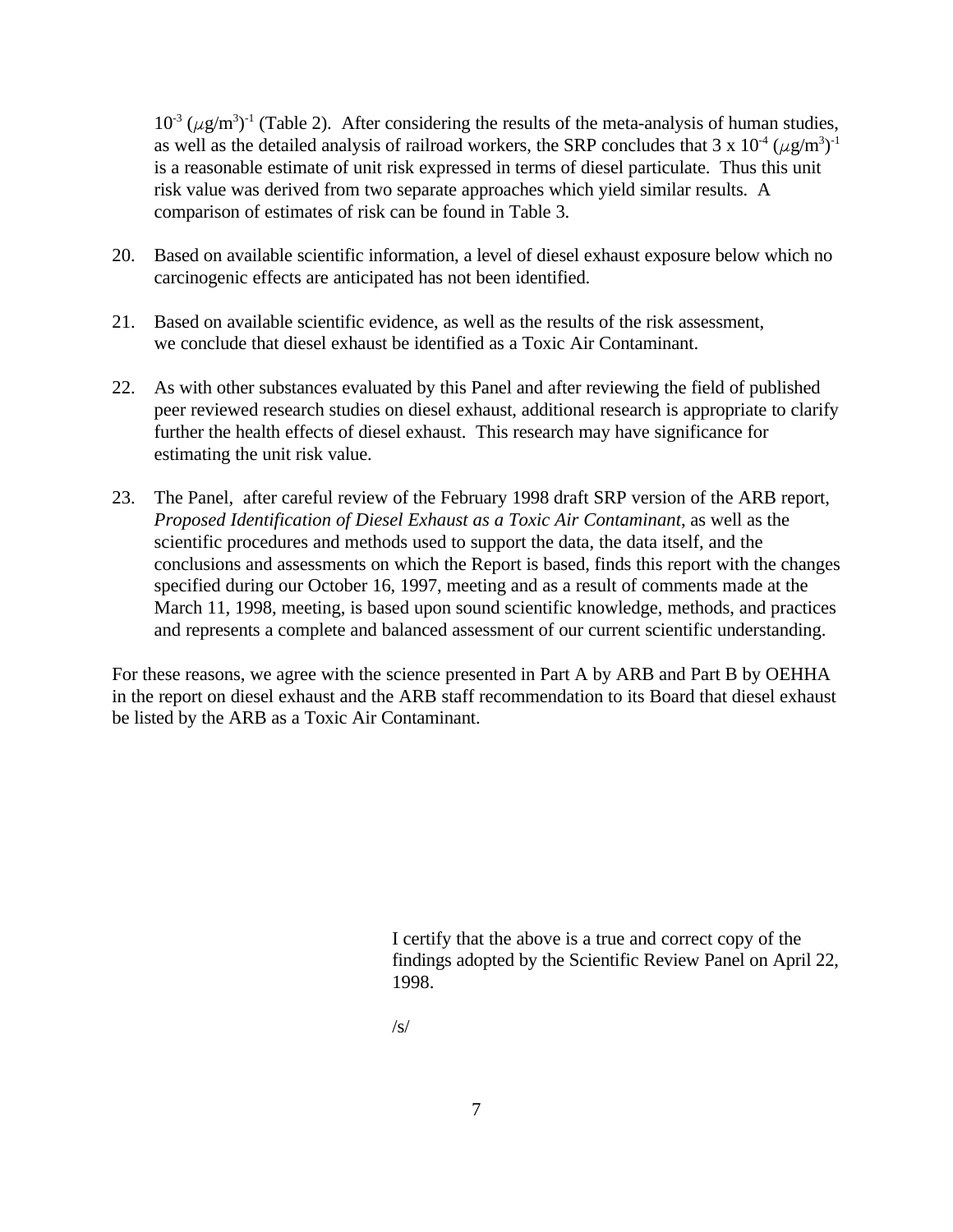John R. Froines, Ph.D Acting Chairman, Scientific Review Panel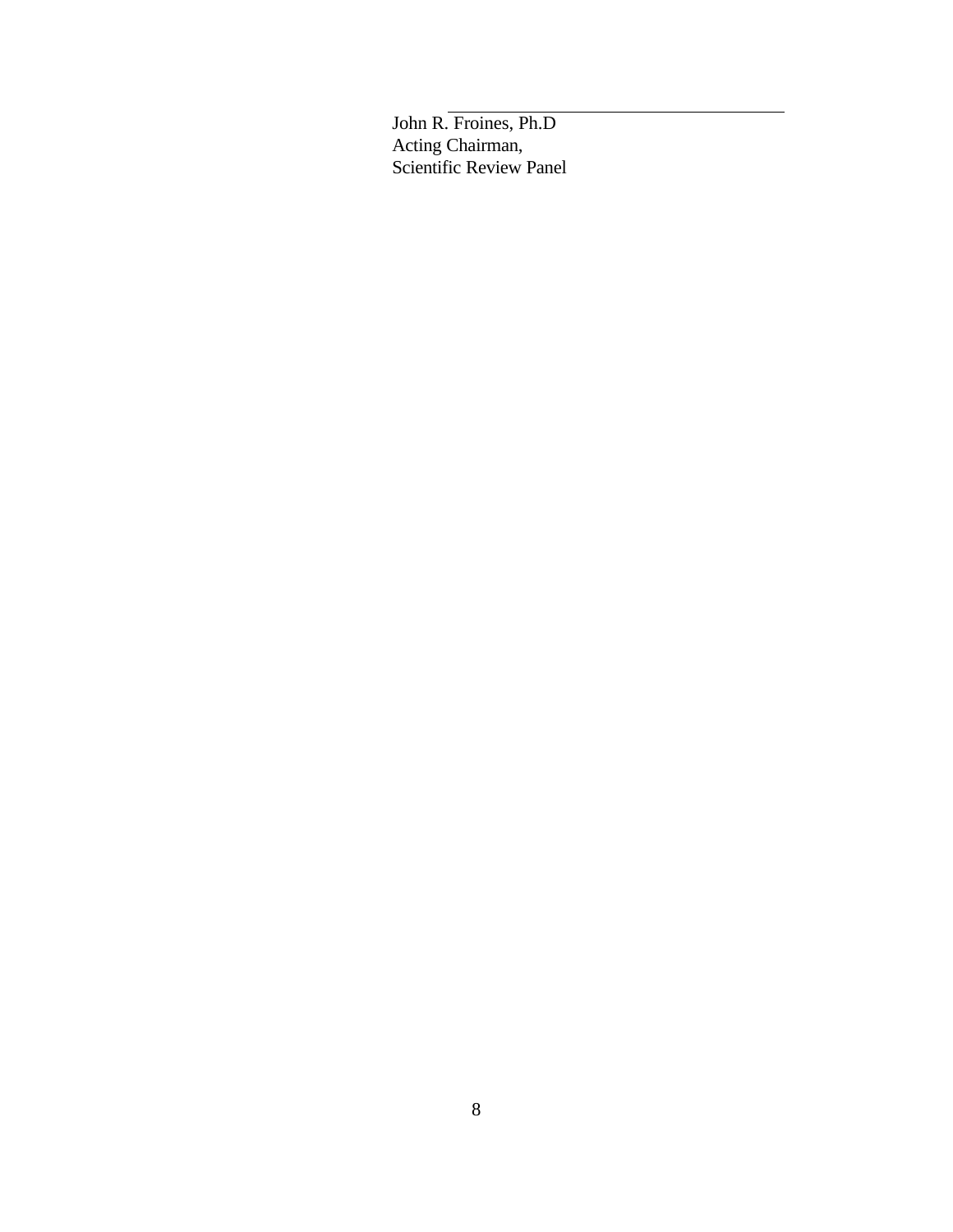# **TABLE 1**

### **NONCANCER HEALTH VALUES APPROVED BY THE SCIENTIFIC REVIEW PANEL 1998**

| Compound              | Endpoint<br><b>Health Value</b>                         |                                  |
|-----------------------|---------------------------------------------------------|----------------------------------|
| Acetaldehyde          | 9 $\mu$ g/m <sup>3</sup>                                | <b>Respiratory System</b>        |
| <b>Diesel Exhaust</b> | $5 \mu g/m^3$                                           | <b>Respiratory System</b>        |
| Inorganic Lead        | 4.6 x $10^{4}$ ( $\mu$ g/m <sup>3</sup> ) <sup>-1</sup> | <b>Cardiovascular Mortality</b>  |
| Perchloroethylene     | $35 \mu$ g/m <sup>3</sup>                               | <b>Alimentary System (Liver)</b> |

 $\mu$ g/m<sup>3</sup>: microgram per cubic meter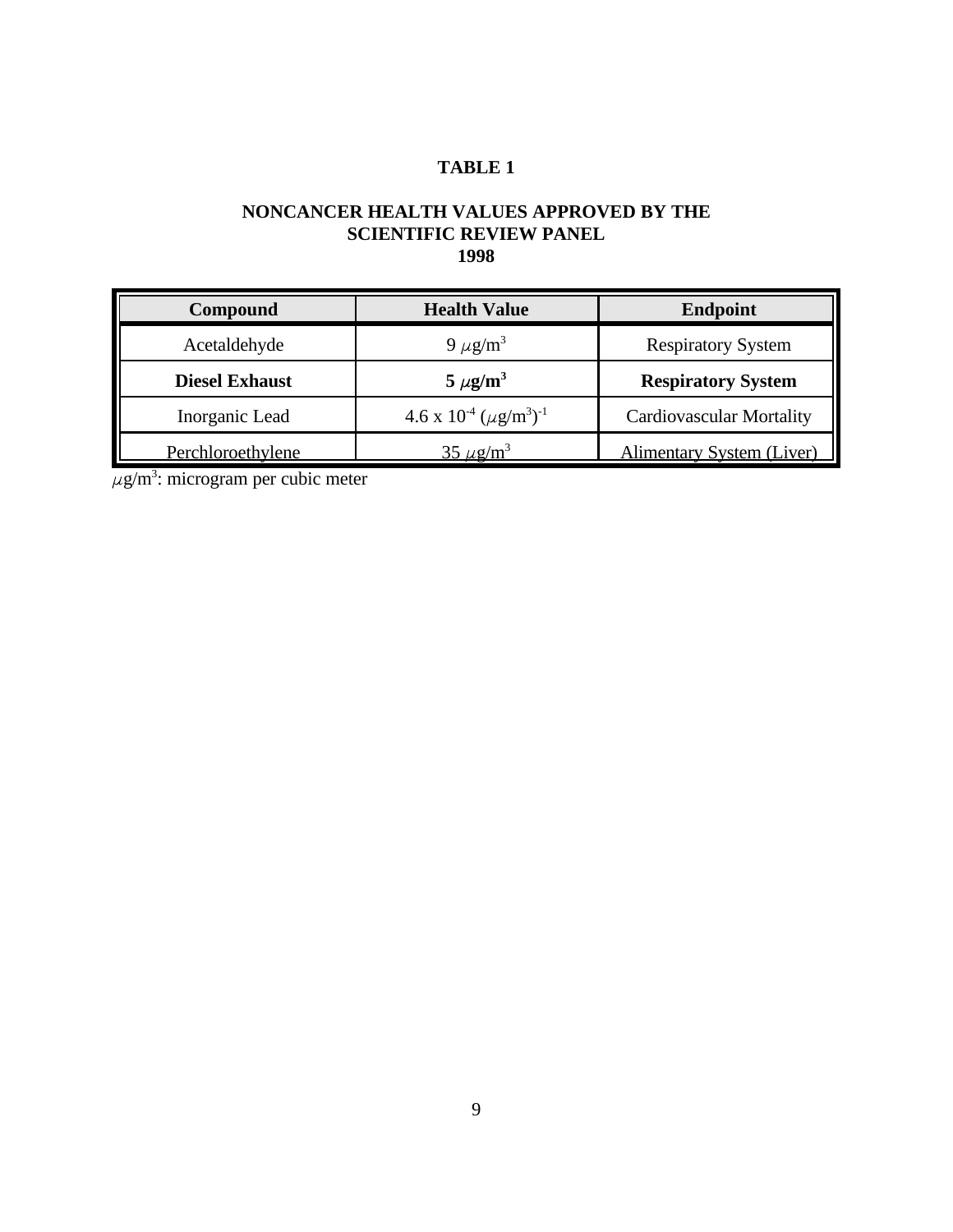#### **TABLE 2**

| Compound              | <b>Unit Risk</b><br>$(\mu g/m^3)^{-1}$         | Range $(\mu g/m^3)^{-1}$                                                                                                              |
|-----------------------|------------------------------------------------|---------------------------------------------------------------------------------------------------------------------------------------|
| <b>Dioxins</b>        | $3.8 \times 10^{1}$                            | $2.4 \times 10^{1}$ to $3.8 \times 10^{1}$                                                                                            |
| Chromium VI           | $1.5 \times 10^{-1}$                           | $1.2 \times 10^{-2}$ to $1.5 \times 10^{-1}$                                                                                          |
| Cadmium               | $4.2 \times 10^{-3}$                           | $2.0 \times 10^{-3}$ to $1.2 \times 10^{-2}$                                                                                          |
| Inorganic Arsenic     | $3.3 \times 10^{-3}$                           | 6.3 x 10 <sup>-4</sup> to 1.3 x 10 <sup>-2</sup>                                                                                      |
| Benzo[a]pyrene        | $1.1 \times 10^{-3}$                           | 1.1 x $10^{-3}$ to 3.3 x $10^{-3}$                                                                                                    |
| <b>Diesel Exhaust</b> | $3 \times 10^{-4}$                             | 1.3 x 10 <sup>-4</sup> to 2.4 x 10 <sup>-3</sup>                                                                                      |
| Nickel                | $2.6 \times 10^{-4}$                           | 2.1 x $10^{-4}$ to 3.7 x $10^{-3}$                                                                                                    |
| 1,3-Butadiene         | $1.7 \times 10^{-4}$                           | 4.4 x 10 <sup>-6</sup> to 3.6 x 10 <sup>-4</sup>                                                                                      |
| Ethylene Oxide        | $8.8 \times 10^{-5}$                           | 6.1 x 10 <sup>-5</sup> to 8.8 x 10 <sup>-5</sup>                                                                                      |
| Vinyl Chloride        | $7.8 \times 10^{-5}$                           | $9.8 \times 10^{5}$ to $7.8 \times 10^{5}$                                                                                            |
| Ethylene Dibromide    | $7.1 \times 10^{-5}$                           | $1.3 \times 10^{-5}$ to $7.1 \times 10^{-5}$                                                                                          |
| Carbon Tetrachloride  | $4.2 \times 10^{-5}$                           | $1.0 \times 10^{-5}$ to $4.2 \times 10^{-5}$                                                                                          |
| Benzene               | $2.9 \times 10^{-5}$                           | 7.5 x 10 <sup>-6</sup> to 5.3 x 10 <sup>-5</sup>                                                                                      |
| Ethylene Dichloride   | $2.2 \times 10^{-5}$                           | $1.3 \times 10^{-5}$ to $2.2 \times 10^{-5}$                                                                                          |
| Inorganic Lead        | $1.2 \times 10^{-5}$                           | $1.2 \times 10^{-5}$ to 6.5 x $10^{-5}$                                                                                               |
| Perchloroethylene     | $5.9 \times 10^{-6}$                           | $3.0 \times 10^{-7}$ to 1.1 x 10 <sup>-5</sup>                                                                                        |
| Formaldehyde          | $6.0 \times 10^{-6}$                           | $2.5 \times 10^{-7}$ to $3.3 \times 10^{-5}$                                                                                          |
| Chloroform            | 5.3 x $10^{-6}$                                | $6.0 \times 10^{-7}$ to 2.0 x 10 <sup>-5</sup>                                                                                        |
| Acetaldehyde          | $2.7 \times 10^{-6}$                           | $9.7 \times 10^{-7}$ to 2.7 x $10^{-5}$                                                                                               |
| Trichloroethylene     | $2.0 \times 10^{-6}$                           | $8.0 \times 10^{-7}$ to $1.0 \times 10^{-5}$                                                                                          |
| Methylene Chloride    | $1.0 \times 10^{-6}$                           | $3.0 \times 10^{-7}$ to $3.0 \times 10^{-6}$                                                                                          |
| Asbestos              | $1.9 \times 10^{-4}$<br>(per 100fiber/ $m^3$ ) | Lung: $11 - 110 \times 10^{-6}$<br>(per 100 fiber/ $m3$ )<br>Mesothelioma:<br>38 - 190 x $10^{-6}$<br>(per 100 fiber/m <sup>3</sup> ) |

### **CANCER POTENCIES APPROVED BY THE SCIENTIFIC REVIEW PANEL FROM 1984 TO 1998 (in order of cancer potency)**

 $\mu$ g/m<sup>3</sup>: microgram per cubic meter